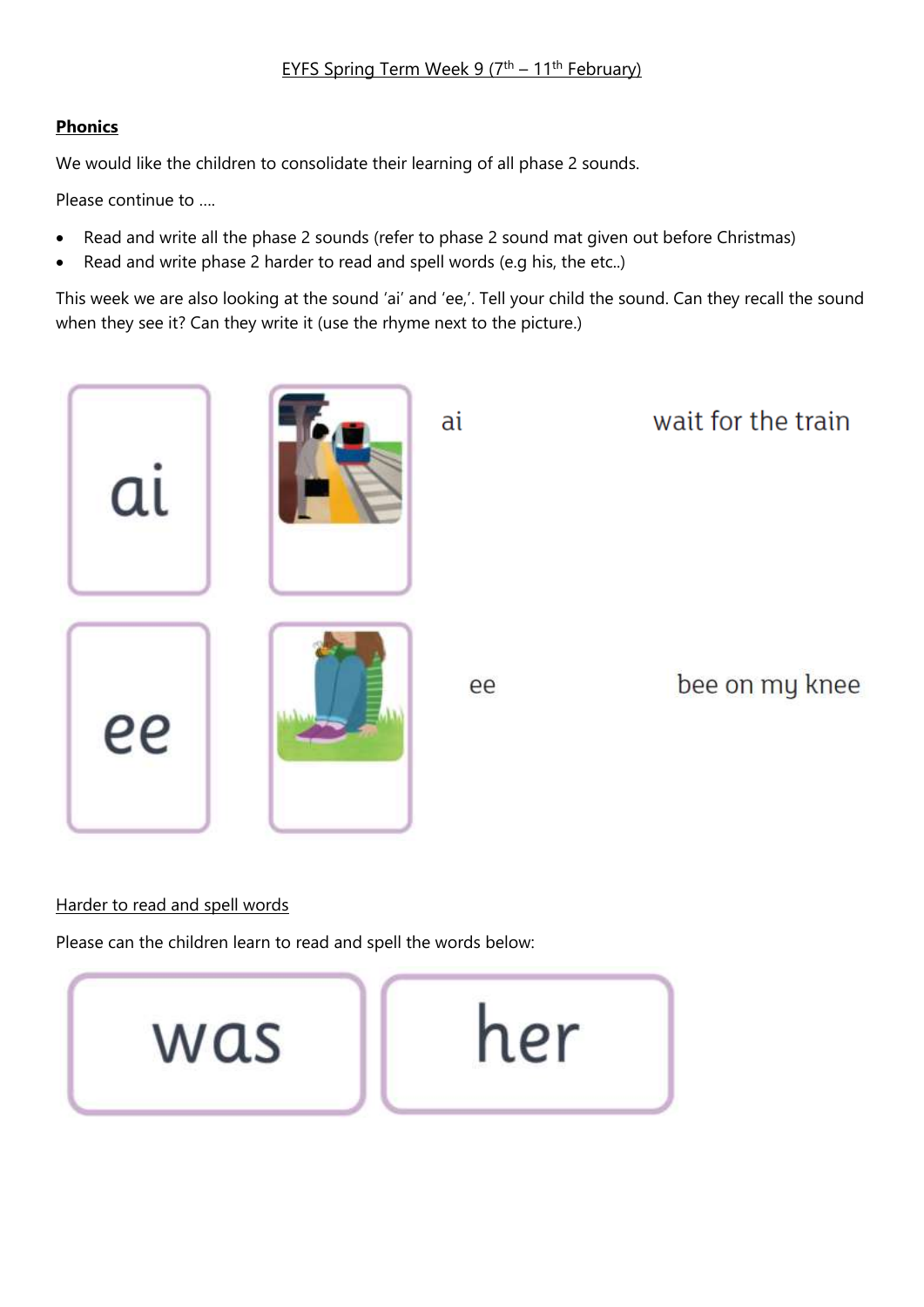# Phonics Activity Mat: ai



# **Phonics Activity Mat: ee**

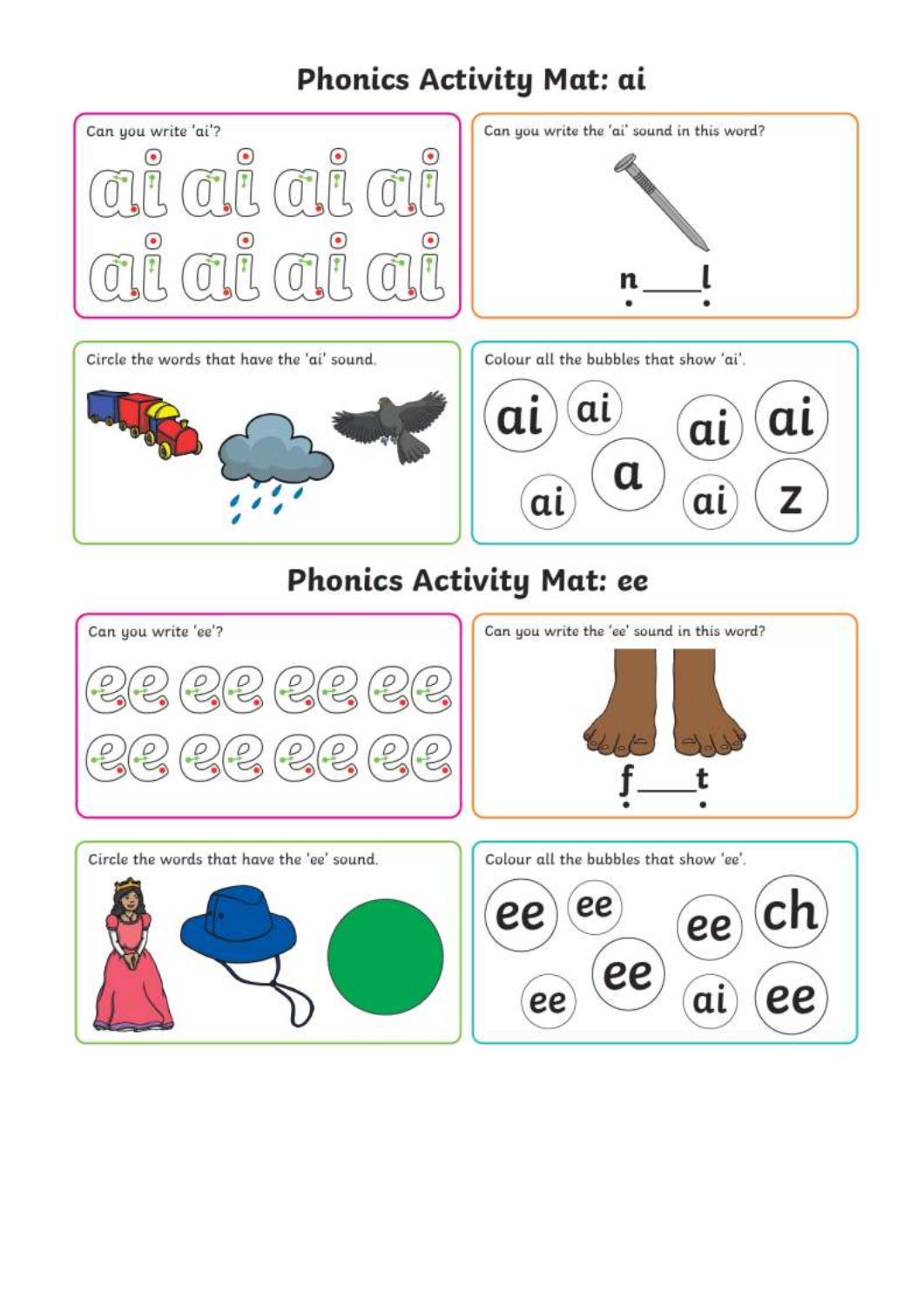The children should use their sounds to write the words below using the new sounds learnt this week.

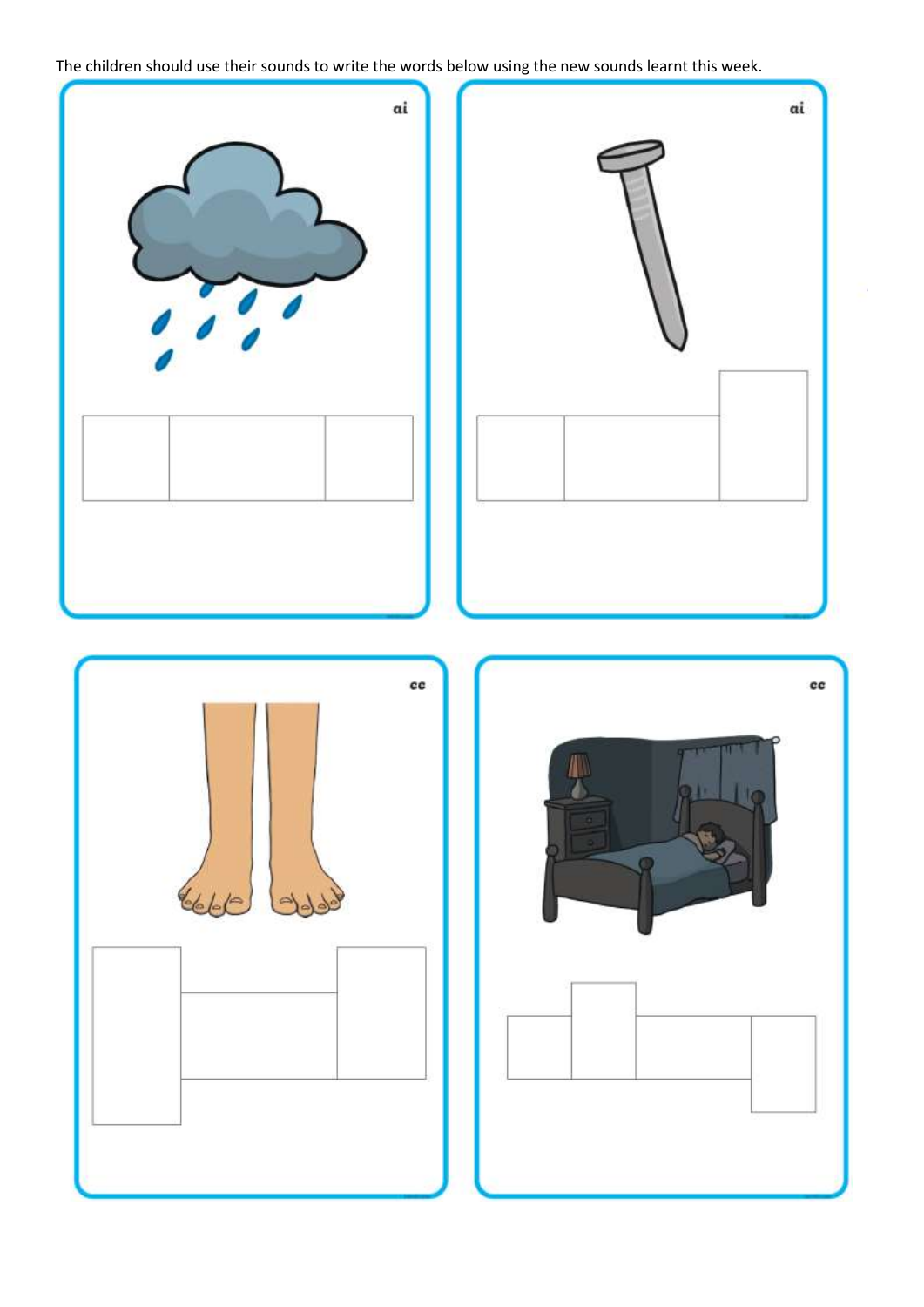# **Maths**- **Measure**

### **Please click on each link for the lesson and have a go at the activity**

### Session 11 comparing height

### <https://vimeo.com/509848194>

### **The children could use Lego or blocks for this activity**



# Session 12 comparing length

#### <https://vimeo.com/509848718>

# **The children could use string or playdough for this activity**

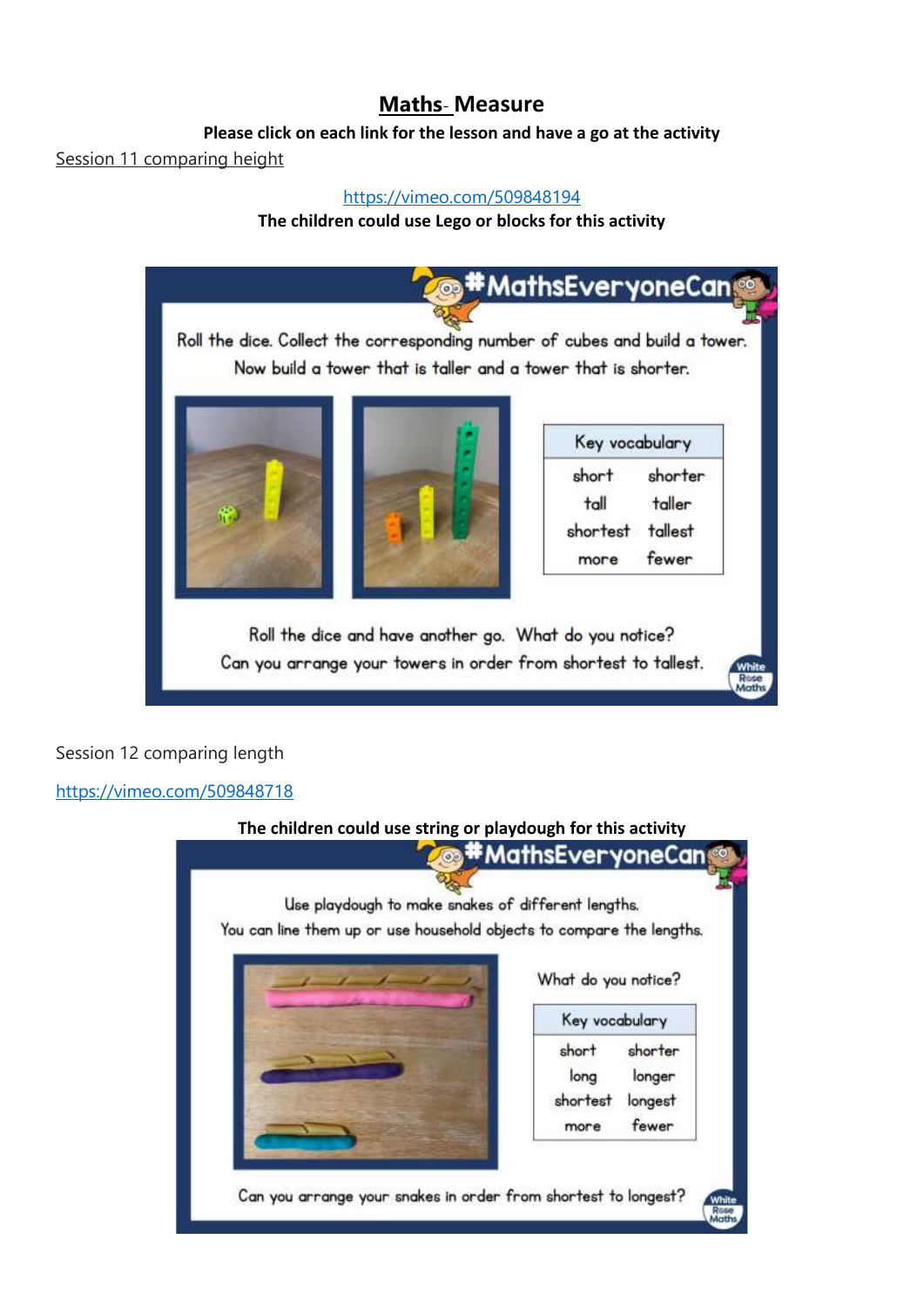# Session 14 Measuring height

<https://vimeo.com/509849788>

# **Teddy's Towers Height Ordering**

Teddy has made some towers of bricks. Can you help Teddy place the towers in order from shortest to tallest?





Which tower is the shortest? How many bricks did I use for the shortest tower? Which tower is the tallest? How many bricks did I use for the tallest tower? Can you use bricks to build some towers? Can you build a tower that is taller than my tallest tower?









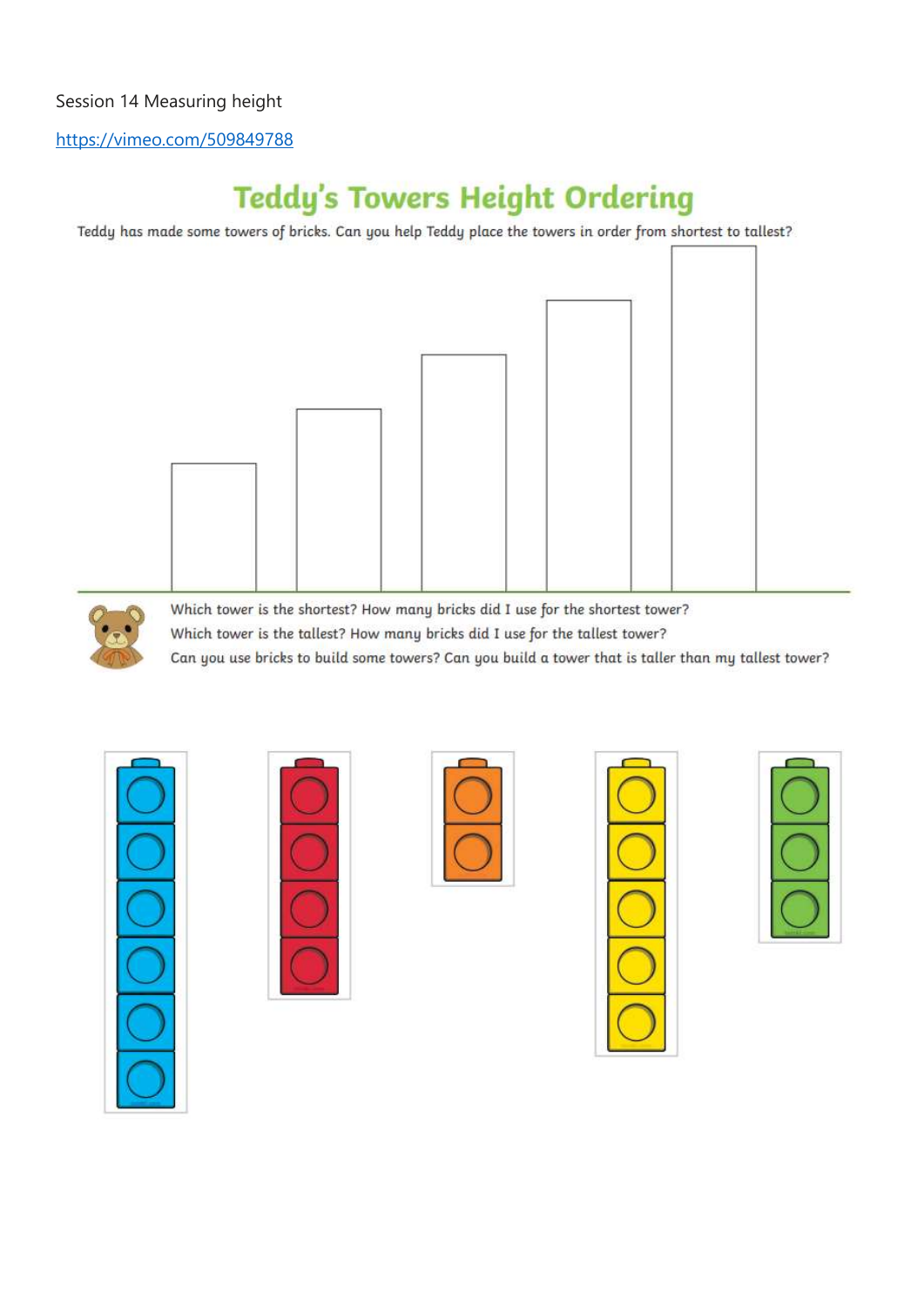# Session 15 Measuring Time

### <https://vimeo.com/509850386>



# **Jack and the Beanstalk**

Please read the story (available on the website) Discuss the story. What happened? Who were the characters?

Can the children draw a picture of jack and write a simple sentence On the warning poster below. E.g He is bad. Get him.



The children should use the sounds and use the sound mats provided on the website.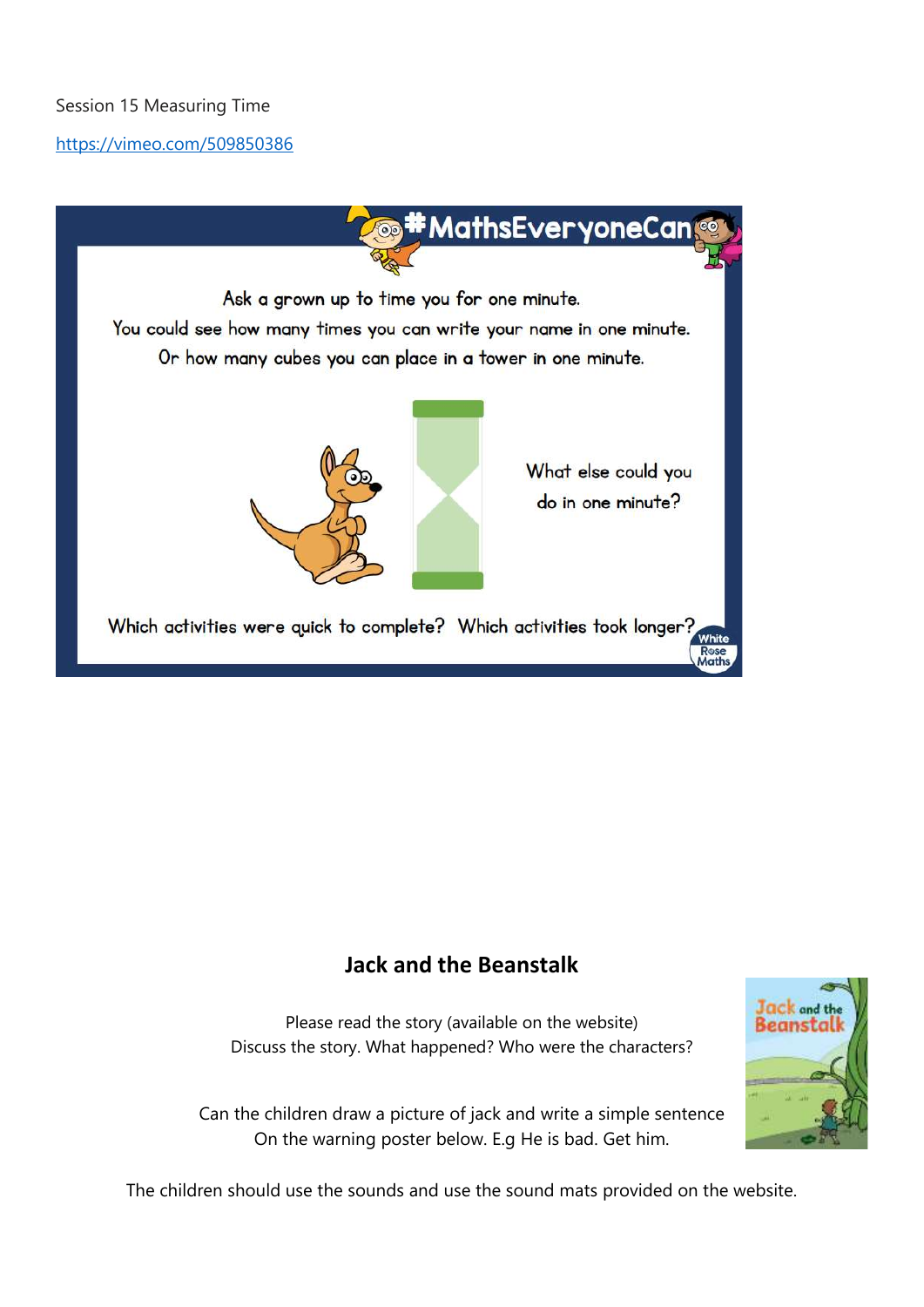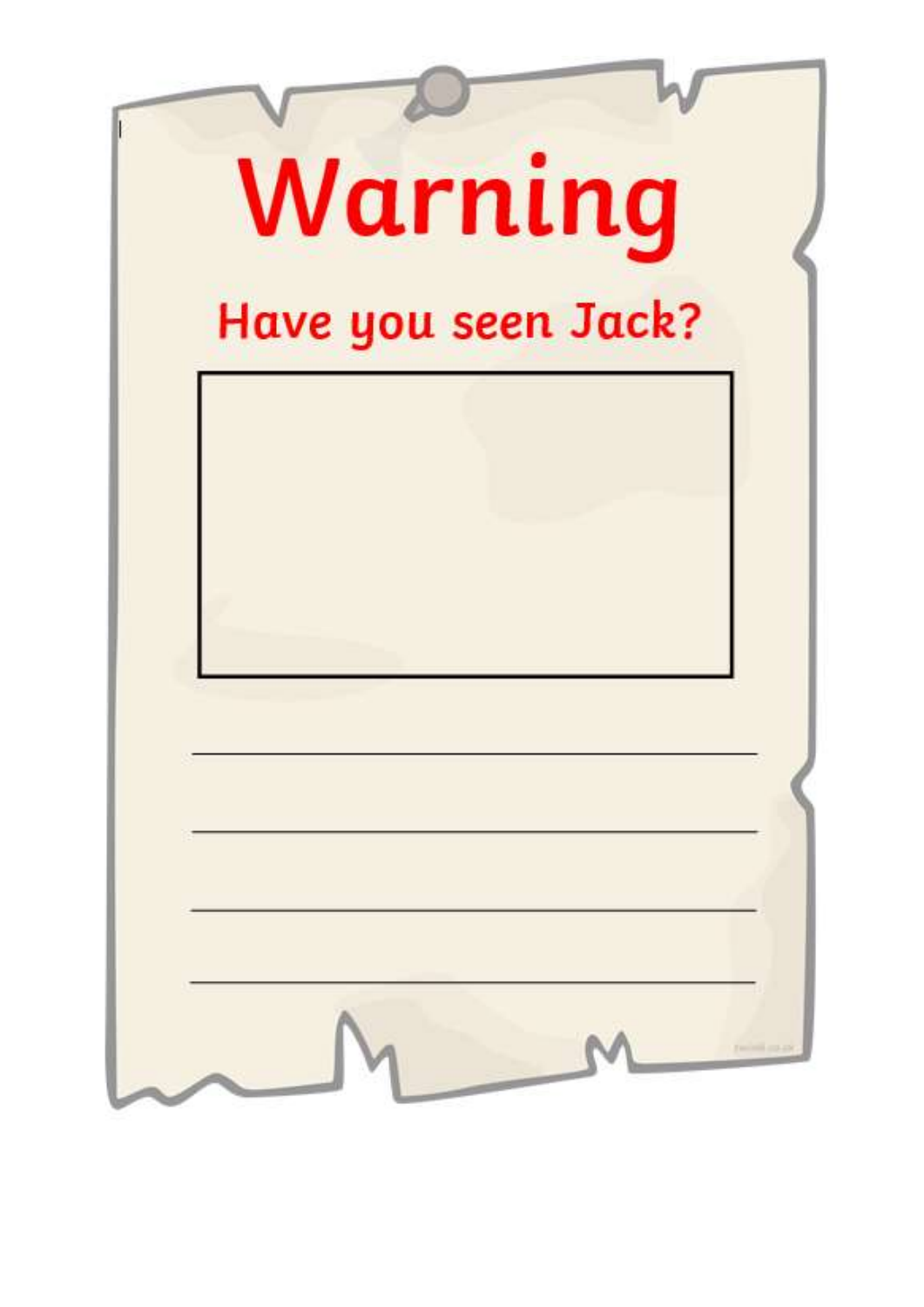Cut out the beans and hide them around the house. Can the children find them and order them from 0 to 20?